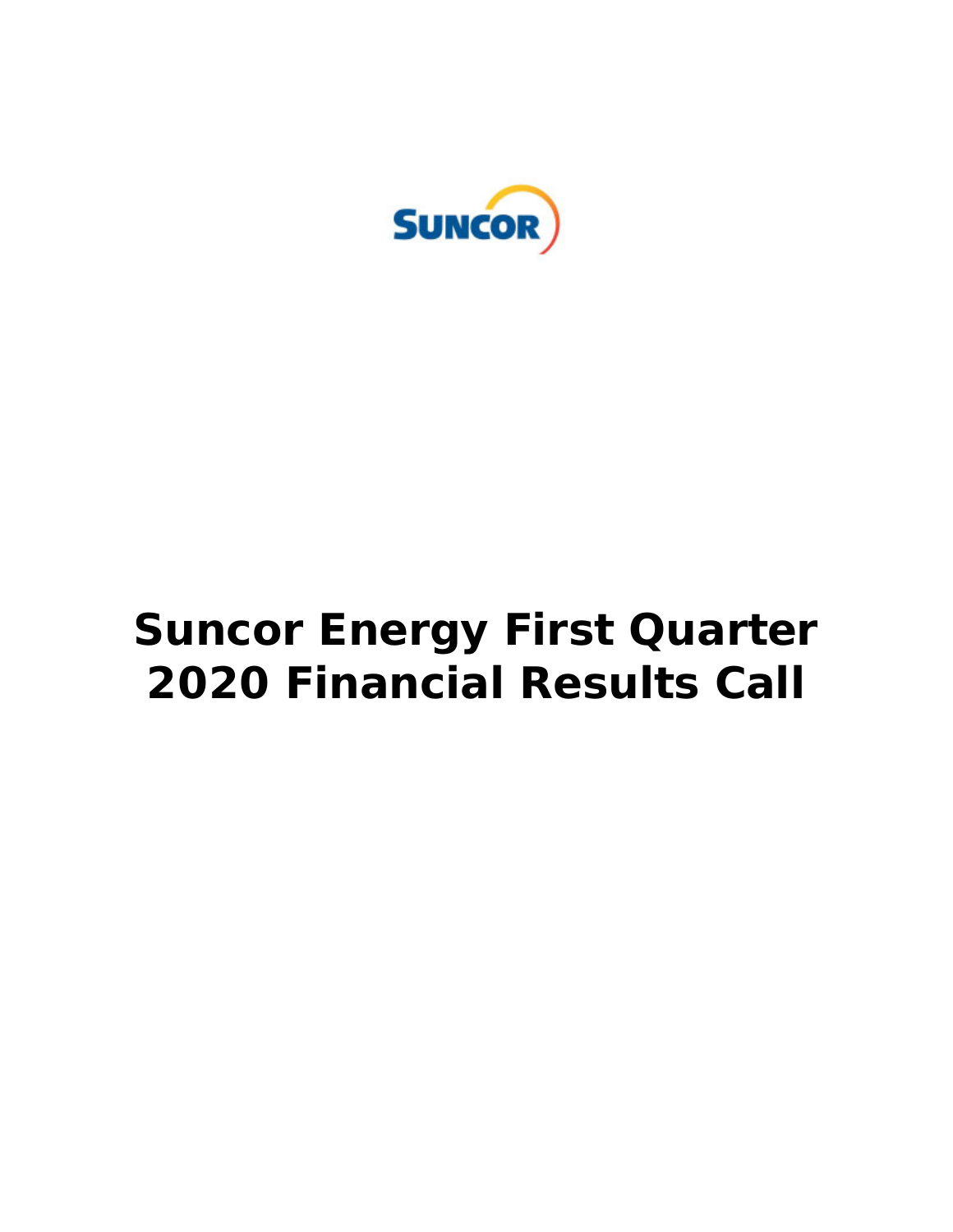**Operator:** Thank you for standing by and welcome to the Suncor Energy First Quarter 2020 Financial Results Call. All lines are in a listen-only mode. After the speakers' remarks, there will be a question and answer session. (Operator Instructions) I would now like to turn the call over to Mr. Trevor Bell, Vice President, Investor Relations. Please go ahead.

## **Introduction**  Trevor Bell *Vice President of Investor Relations, Suncor Energy Inc.*

Thank you, operator, and good morning. Welcome to Suncor's first quarter earnings call. With me this morning are Mark Little, President and Chief Executive Officer; and Alister Cowan, Chief Financial Officer. Please note that today's comments contain forward-looking information. The actual results may differ materially from the expected results because of various risk factors and assumptions that are described in our first quarter earnings release as well as our current Annual Information Form. Both of these are available on SEDAR, EDGAR and our website, [suncor.com.](https://suncor.com)

Certain financial measures referred to in these comments are not prescribed by Canadian GAAP. For a description of these financial measures, please see our first quarter earnings release. Following our remarks, we'll open up the call to questions.

Now, I'll hand it over to Mark for his comments.

#### **Opening Remarks**  Mark Little *President & Chief Executive Officer, Suncor Energy Inc.*

Good morning, everyone, and thanks for joining us today. At Suncor, our purpose is to provide trusted energy that enhances people's lives while caring for each other and the earth. As we navigate these challenging times, our purpose continually reminds us that we have a critical role to play by providing energy to our customers while supporting the health and wellness of our employees, our customers, and the community. Safety is at the core of Suncor's values and we have moved quickly to respond to the COVID-19 pandemic to ensure the health and safety of our workforce in all our global locations. Our experience with the Calgary floods in 2013 and the Fort McMurray forest fires in 2016 has allowed us to proactively initiate our business continuity plans and effectively respond to this evolving circumstances related to COVID-19, despite the pandemic being very different than what we have faced before.

Steps that we have taken include reducing staff at all our sites and offices to only essential personnel, implementing health surveys and temperature testing at all our facilities as well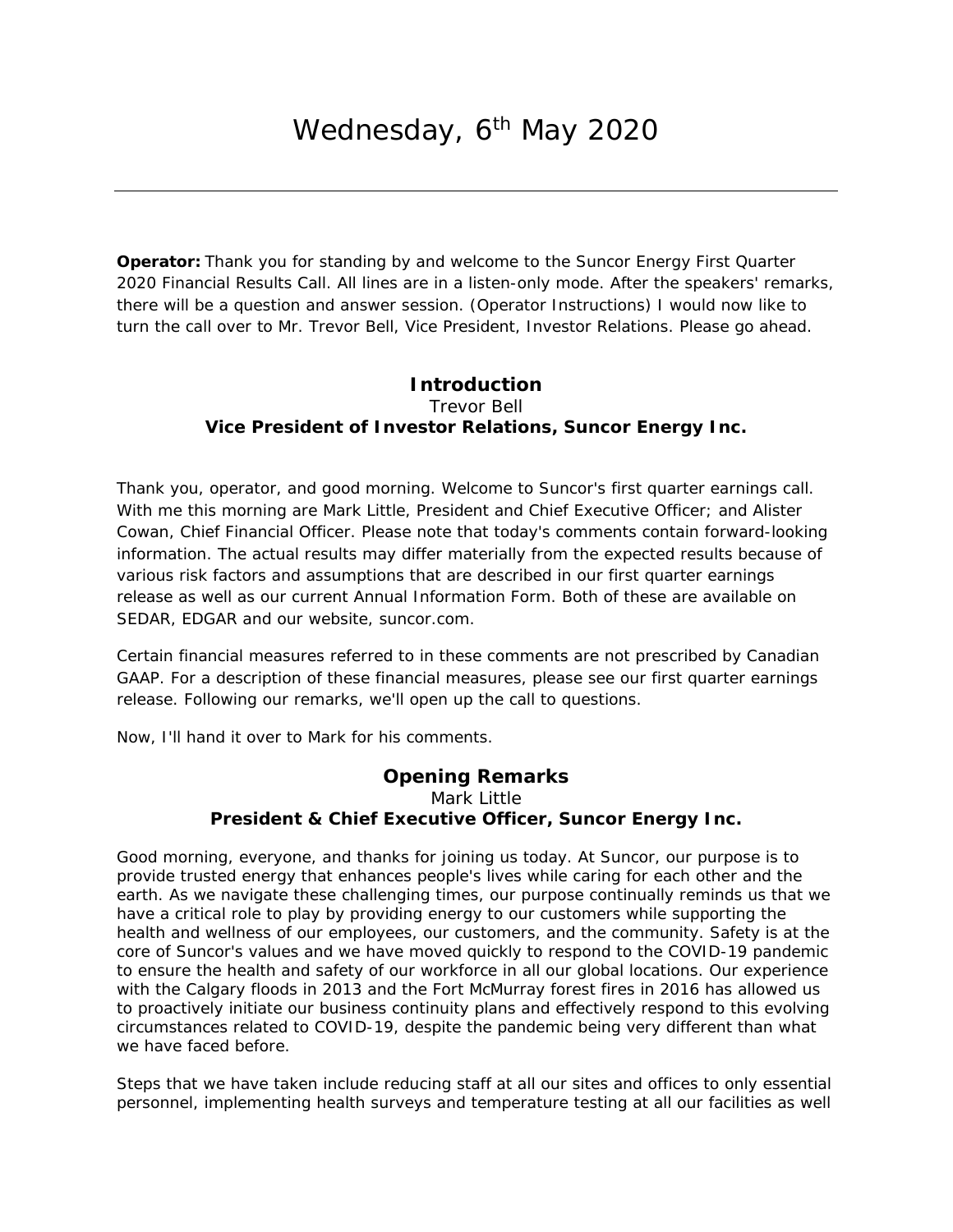as at airports for individuals flying into our northern facilities, adapting to longer shift rotations to reduce travel exposure and modified bussing and flight logistics to maintain proper distancing, closing common areas in all our Oil Sands camps along with providing full-service meals and deep cleaning of facilities, implementing several on-the-job protocols such as physical distancing and elevated hygiene practices, adding health protective measures for our employees and customers at our 1,800 Petro-Canada locations, and finally, we've been talking with our employees about mental health and we have professional support available for all our employees and their families.

These steps have been very successful in keeping our employees safe and we continue to adapt our response as the situation evolves. Our employees provide an essential service, supplying the trusted and reliable energy required for the transportation of critical supplies and goods across Canada. During this period, many of our customers are essential worker. Such as truck drivers where we've made an extra effort to provide sanitized, welcoming and fully functioning truck stops to support and protect these critical individuals. It's our honor to be able to play our part alongside all Canadians through these challenging times.

We've recently implemented a C\$3 million essential worker and community support program at our more than 1,800 locations across Canada. The Suncor Energy Foundation, together with our employees, has also donated C\$2 million to support charities and critical organizations to help communities get through this. In support of Canada's northern communities, we leveraged the company's supply chain to purchase and donate N95 masks to the federal government to ensure northern medical facilities did not run out of these vital supplies.

 Before we get into operational and financial updates, I want to thank all our workers, suppliers and partners and the many other essential workers across Canada and in all the countries in which we operate for all of their efforts in keeping us safe, healthy and providing us with what we need so that we can be cared for and care for each other. At this time, I would also like to extend our thoughts and best wishes to all the residents in Fort McMurray who were impacted by the recent flooding. We continue to work in the region, assisting and providing lodging to displaced residents and in any other manner we are able to do so. The convergence of global events has created a turbulent market situation. The COVID-19 pandemic and the associated rapid demand reduction is unlike anything that's occurred in modern times. And currently, the OPEC+'s failure to reach consensus in early March resulted in increased oil supply into an already oversupplied global market. These events have resulted in market conditions, which require a thoughtful and measured response. And we provided updated corporate guidance on March 23, reflecting our response, which included increased liquidity and reduced capital and operating expenses and adjusted production.

Our continued focus on maximizing value also meant that we optimized the bitumen through our upgraders and minimized bitumen sales into the market, particularly towards the end of the quarter. As part of this focus, working with our partners, we reduced our Fort Hills operations in April to one fully utilized mine train. This decision is expected to contribute to C\$200 million towards our operating cost reduction target and C\$100 million of our capital reduction target.

Finally, our substantial marketing experience in midstream logistics network has allowed us to focus on managing market exposures and capturing opportunities in real time. Our midstream strength has been even more valuable in this volatile environment as global inventories have continued to rise. We anticipate crude oil to reach full storage capacity in the near term, although we are encouraged by the pace of production shut-ins globally.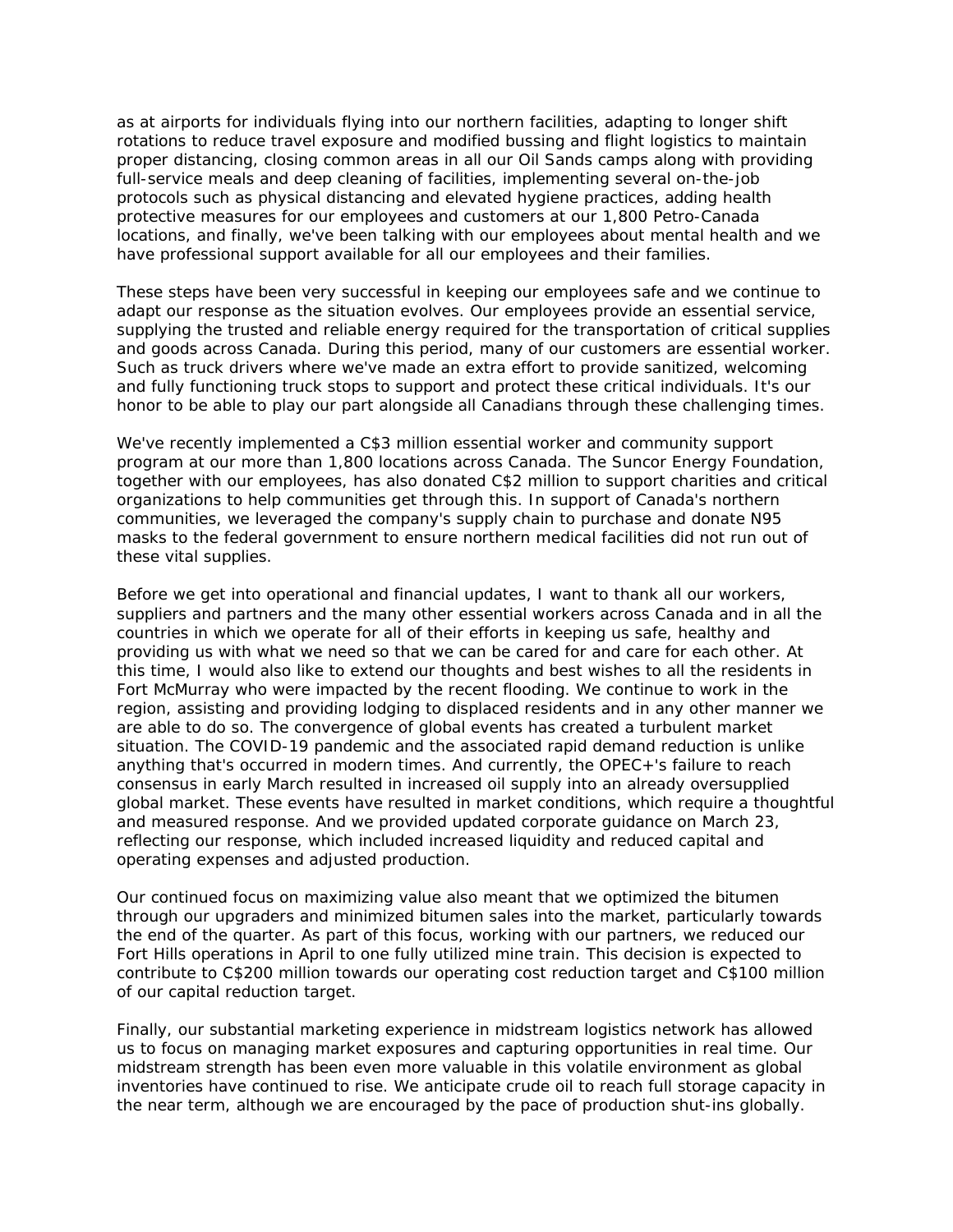This phenomena means upstream production will either be shut in or be forced to balance with downstream product demand, increasing commodity price volatility.

 fundamentals of the market recovery will be dependent on how quickly governments Our team has made significant progress in executing, in a short period of time, the business decisions we announced in March. We have put in place controls that make our workplace and retail sites as safe as possible, while operating our assets safely and reliably and maintaining the financial strength of the company. We understand that the restart their economies and the discipline of our industry to achieve and maintain a balanced oil market. However, the pace of these factors is uncertain.

Since our March update, we continue to monitor market conditions, analyzing various recovery scenarios, potential timelines and their impacts on future operating cash flow, capital expenditure plans, financial health and flexibility of the company. Although we expect the crude market to substantially recover by 2022, the risk of an extended period of economic uncertainty translated into weaker commodity prices and higher volatility remains possible.

 program, revising the range from C\$3.6 billion to C\$4.0 billion. This represents an Balance sheet strength and financial health of Suncor are the foundations of our capital allocation framework. It is not something that can be put at risk by precision of models or, describe it more bluntly, spreadsheet math. Financial health and resilience are maintained by taking actions, which are measured, prudent and proactive. As we have consistently stated, hope is not a strategy. In the second quarter, we know our industry is being challenged by both a significant supply and demand imbalance, which has resulted in the largest collapse in crude prices ever. These market conditions require decisive leadership and action. We have decided to target a further reduction in our 2020 capital expenditure additional capital reduction of C\$400 million at midpoint compared to our March 23 guidance.

Our board of directors remains committed to the overall business strategy of leveraging our long life, low decline asset base, while providing energy to our customers and returning value to shareholders. However, after having taken into account the significant capital and operating cost reductions announced to-date, the board believes that a reduction of the current level of dividends is required to drive down the breakeven of the company to a WTI price of US\$35 a barrel.

As a result, the board has decided to reduce the dividend by 55% to a quarterly cash dividend of C\$0.21 per common share, down from C\$0.465 per common share. This will take effect for the dividend payable on June 25, 2020. The total actions taken with today's announcement and the March update targets a reduction in our capital spend by C\$1.9 billion or 33% and our operating cost of C\$1 billion or 10%. It also decreases our use of cash by C\$4.5 billion on an annualized basis versus our original 2020 plan. The implementation of these decisions is expected to reduce our breakeven costs from US\$45 a barrel to US\$35 a barrel, covering all planned operating and administrative costs, sustaining capital and dividends. These actions not only support our strong balance sheet, financial health and high investment grade ratings, it adds to the resilience of the company to maintain its focus on long-term value creation.

I'll now pass it off to Alister to go through some of the quarterly financial results.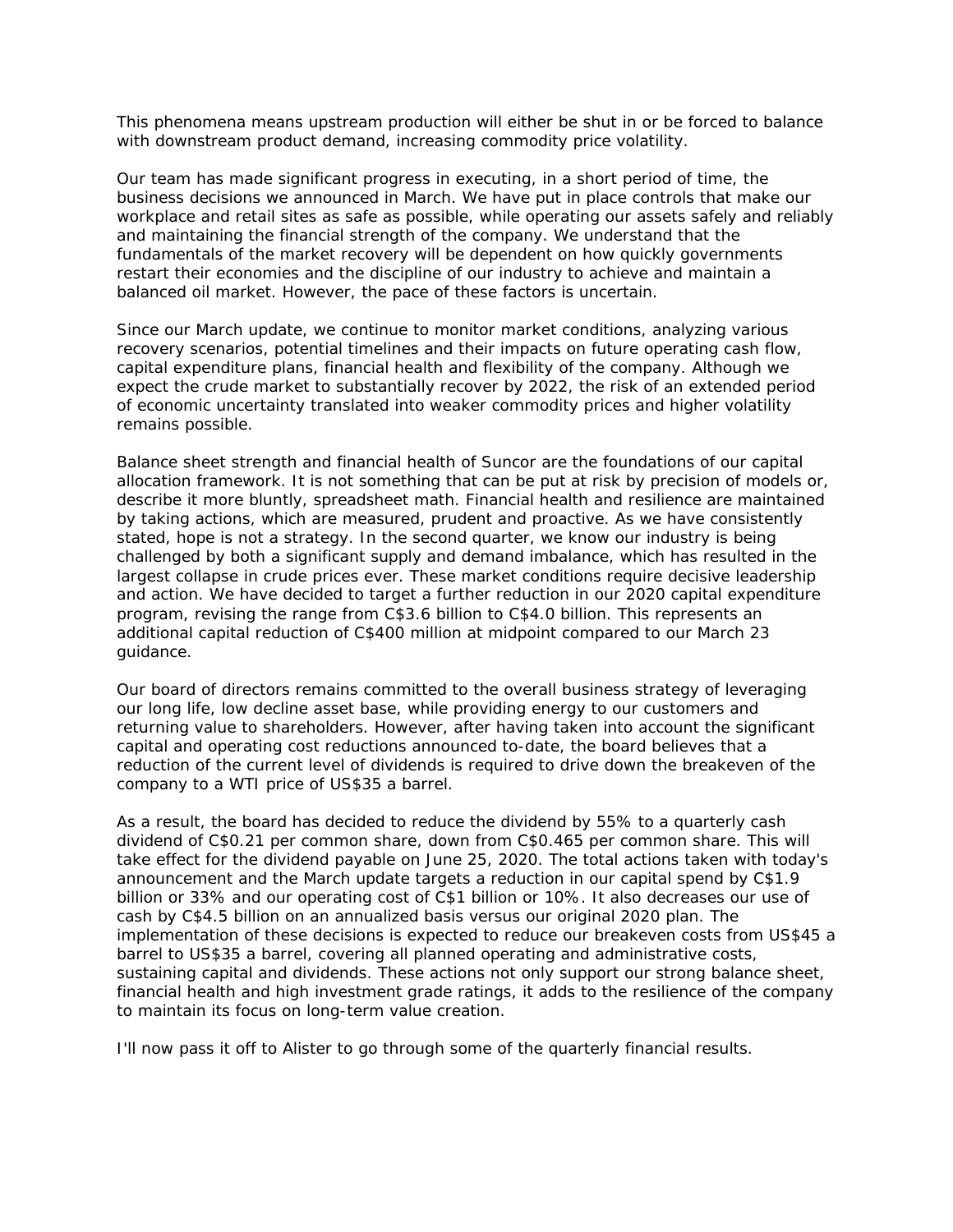### **Financial Highlights**  Alister Cowan  *Chief Financial Officer, Suncor Energy Inc.*

 investment grade credit ratings. We finished the first quarter with C\$8.1 billion of liquidity Thanks, Mark. As you know, we have long maintained a disciplined financial strategy that's based on a strong balance sheet, committed access to liquidity and capital and strong and since the close of the first quarter, we've raised an additional C\$1.25 billion through the issuance of 10-year medium term notes and secured an additional C\$300 million in our bank facilities. This totals C\$9.6 billion of current liquidity and we do expect to draw on a portion of this liquidity during the remainder of 2020 given our expectations of lower crude oil prices. We have the support of our key banking partners in the capital market and, therefore, we don't expect to be challenged by any significant liquidity and that would allow us to weather any protracted recovery in the crude oil market.

Out of an abundance of caution, the actions we have taken plus our remaining liquidity is in effect our insurance against this. In the first quarter, our funds flow from operations was C\$1 billion, largely impacted by very significant FIFO loss of C\$446 million that we recognized as a result of the declining commodity prices towards the latter half of the first quarter. This rapid and significant decrease in commodity prices also factored into the balance sheet carrying value of our inventory under operating assets. As a result, we wrote down our crude and refined product inventory to market value with a charge of C\$397 million after tax and that will be reflected in our Q2 funds from operations.

The Fort Hills, Terra Nova and White Rose operating assets are being impaired by a further non-cash charge of C\$1.8 billion after tax and that's primarily as a result of the lower commodity prices we now expect over the next few years.

During the first quarter, we returned over C\$1 billion to our shareholders, comprising C\$700 million in dividends and C\$300 million in buybacks. We did suspend the buyback in early March when commodity prices started to have some significant decline. However, as Mark previously mentioned, we remain committed to returning value to our shareholders, while maintaining our financial health. We continue to see buybacks as a key element of our shareholder return strategy going forward.

During the first quarter, we maximized price realizations with approximately 80% of the company's upstream product mix weighted towards lighter crude. 43% of refinery feedstock was physically integrated with our upstream production and 43% of the company's refined product mix was weighted towards diesel demand, which remained solid in the quarter.

 add operational and product flexibility. As we manage the immediate priorities, we will also continue our work to deliver on our strategic initiatives and drive our company forward to our C\$2 billion incremental fee funds flow target. While the Cogen and Forty Mile Wind projects were deferred up to two years, we remain focused on executing projects expected to deliver approximately C\$1 billion of incremental free funds flow by 2023. We have expedited autonomous haul truck deployment at Fort Hills to further reduce costs. We've maintained technology investments for our supply and trading operations and our base business to reduce costs and increase margins. And finally, we will complete the Suncor-Syncrude interconnecting pipelines to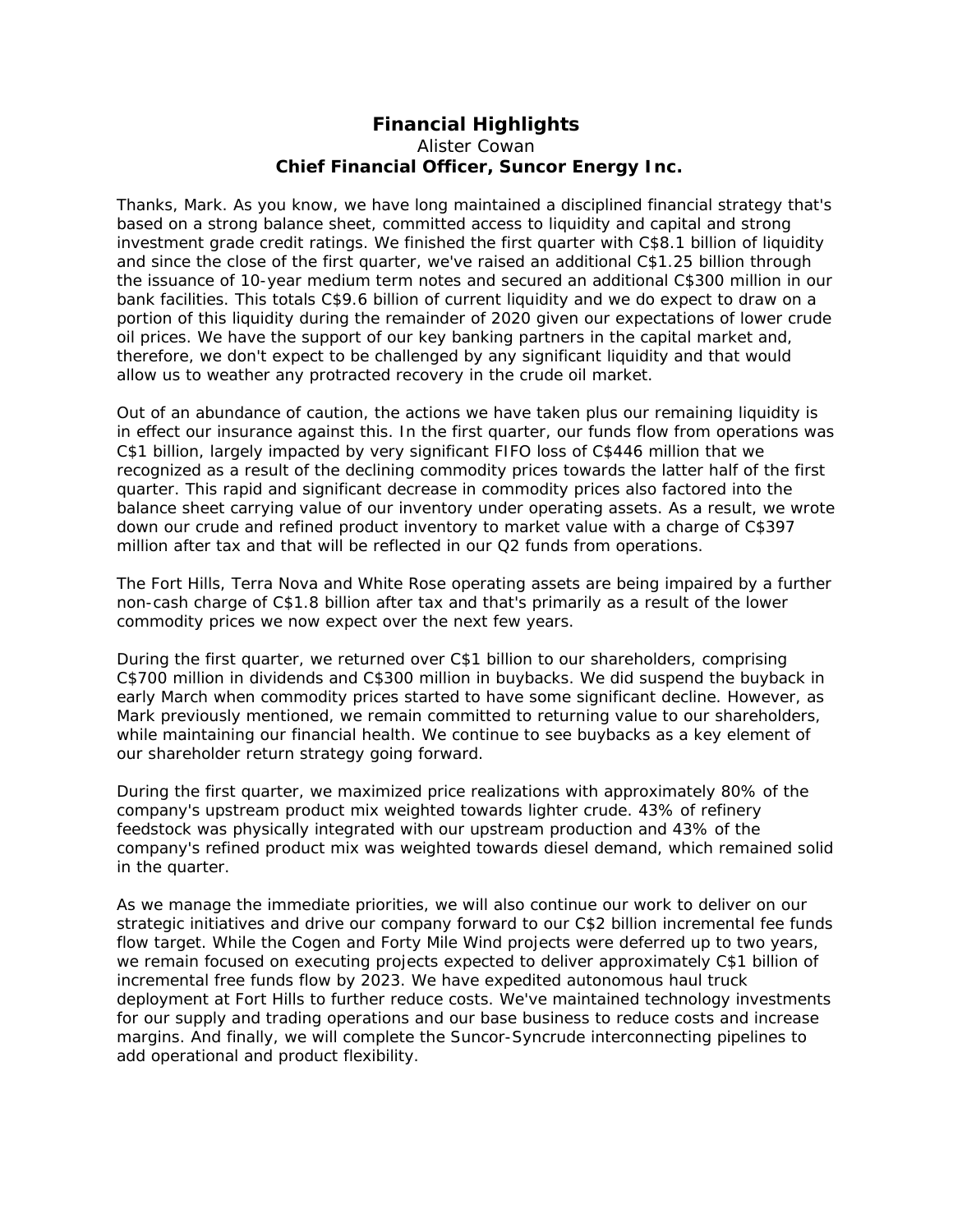We expect the remaining C\$1 billion of the incremental free funds flow target to be realized by 2025. In this evolving market, there are several other financial dynamics taking place. With the decline in oil prices, their anticipated royalty payments are now reduced. Similarly, the expected corporate tax position of the company has shifted from being cash taxable to receiving refunds for taxes previously paid in prior years. These shifts in royalties and taxes significantly impact the corporate financial sensitivities that are provided to the market and, as a result, these have been updated to reflect the changes.

With that, I'll pass it back to Mark. He will discuss the outlook for the remainder of 2020.

#### Mark Little *President & Chief Executive Officer, Suncor Energy Inc.*

Great. Thanks, Alister. Our updated downstream guidance reflects our view of the significant demand reduction related to COVID-19 pandemic. In the markets we supply, average demand for gasoline is down 50%, jet fuel demand is down 70% and distillate demand is down 20% versus Q1. In response to this demand reduction, we have taken the following actions: we've reduced our refinery utilizations in Q2 to approximately 65% to 75% of nameplate capacity; we've increased the relative diesel mix by 10%; we've leverage the flexibility provided by our integrated model and midstream logistics assets, which generated over C\$225 million after tax of additional value in the first quarter; and we maximized our upstream production into the refineries as feedstock.

Although we do not guide quarterly production or financial estimates, we did want to provide clarity in this dynamic environment as to how we see our business in the nearterm. In my opening remarks, I stated the second quarter will be challenging given our business is being both impacted on the demand and supply sides. We are estimating refinery throughput to be approximately 25% to 35% below nameplate to align with current product demand. We anticipate our total upstream production volumes will be down by approximately 10% below the bottom of our production guidance range, given upstream production will need to align with downstream utilizations.

We are maintaining our full-year upstream guidance for 2020 as we expect to be able to perform some critical maintenance in the quarter while respecting all COVID-19 health orders and protecting the safety of our personnel. We expect consumer demand for refined products to be at its weakest in the second quarter. However, we are already beginning to see some strengthening in demand. We anticipate consumer demand to steadily strengthen in the second half of 2020 as economies get restarted.

Our view is that the recovery for the industry will be led by the downstream, as product demand improves and refinery margins strengthen. Given the high level of crude inventories, the upstream business will be forced to pace downstream demand given limited ability to increase crude inventories further. We also expect that the drawdown of excess of crude oil inventory will take an additional period to normalize. This phased recovery will highlight the value of our integrated model as we expect the downstream to lead the operating cash flow recovery.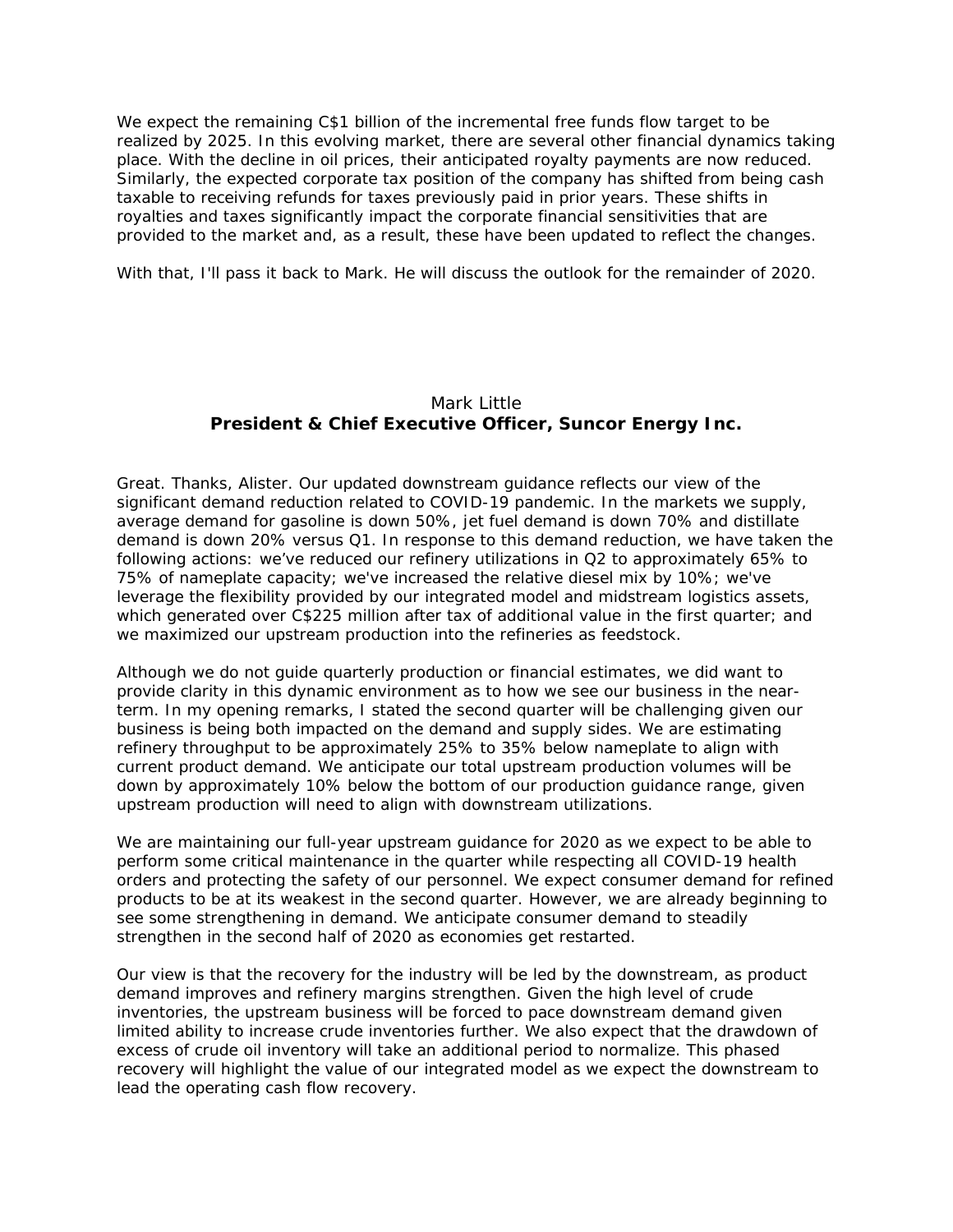and pace of restart of the North American and global economies including any new Our midstream logistics assets and marketing team combined with the physical ability to place our barrels through to the end customer will allow us to maximize value with full knowledge of demand in real time. Demand recovery outlook is based on several assumptions and external factors, which we continue to closely monitor, including timing restrictions on business operations or trade; impacts of any government stimulus to kickstart their economy such as infrastructure spending or other fiscal stimulus; outcomes of any medical advancements in the area of testing, tracing, treatments or vaccines for COVID-19; and the opening of borders and reopening of domestic and international travel.

Our assumption is that we will begin to see progress in all of these factors towards the end of the second quarter and that the momentum will continue to build throughout 2020. Canada, our primary market, moved swiftly and in a coordinated manner to initiate shelter-in-place orders, travel restrictions, and healthcare preparedness. While this has caused a deep impact on the demand in the second quarter, it positions demand to rebound more quickly as the Canadian economy restarts. As I noted in my opening remarks, our industry is experiencing a challenging combination of events. We are all understandably focused on in the current environment. However, our job is to ensure we respond to the situation, keep the safety of our employees and customers and the financial health of our company as a priority.

We also look to the future and we are confident that the steps we have taken positions our company to create long-term value for our shareholders. Our confidence is based on our experience starting over 50 years ago when our company first developed the technology to process and processes to extract oil from the oil sands. Then, many decades of processing cost improvements made the oil sands not only profitable, but globally competitive and environmentally sustainable.

Following the financial crisis in 2008-2009, we merged with Petro-Canada, creating a world-class set of assets with operational integration and flexibility nearly impossible to recreate in today's world. And throughout the North American shale boom, subsequent oil price collapse and the Fort McMurray fires in 2015 and 2016, we demonstrated the importance of financial discipline through our ability to significantly scale down costs.

 And now, looking forward from today, we have confidence that we have taken the right logistics and infrastructure capabilities and always maintaining our financial strength will measures to ensure Suncor will continue to weather the storm. Suncor's competitive advantages of an integrated physical connection to the consumer, sophisticated marketing, allow us to emerge stronger than ever.

And with that, I'll turn it back to you, Trevor.

 **Trevor Bell:** Thank you, Mark and Alister. I'll turn the call back to our operator to take questions, first from the analyst community; then, if time permits, from the media.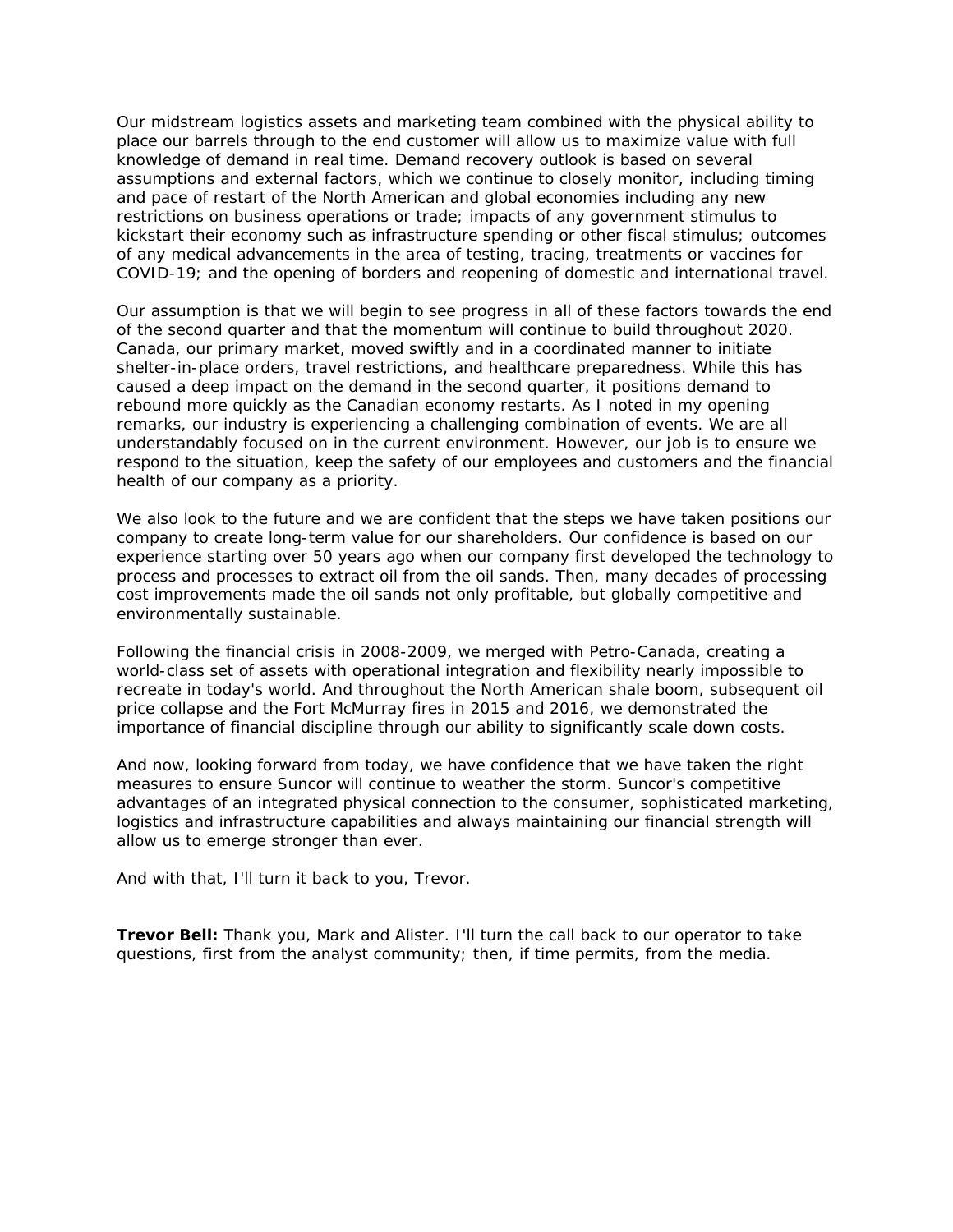**Operator:** (Operator Instructions). Your first question comes from the line of Phil Gresh with JPMorgan.

**Phil Gresh (JP Morgan):** Hey, good morning.

**Mark Little:** Good morning, Phil.

 **Phil Gresh:** My first question obviously, with the decision on the dividend, I guess it will be for Alister, how do you think about where this positions you on the balance sheet for the rest of the year? And as we move kind of through the trough of this situation, do you have an absolute level of debt that you would want to target coming out of this in terms of the debt that accumulates to the down cycle and where you like to be on a more normalized basis longer term?

 **Alister Cowan:** Yeah. Thanks, Phil. Good question. If you look at where we've positioned ourselves, we're looking into the longer term to be cash breakeven at \$35 WTI. Clearly, we're not going to be there this year. And so, we would expect to be adding some more debt on to the balance sheet towards the end of the year. I think if you look at the numbers, we're about C\$20 billion of gross debt. Today, we'd expect to add C\$2 billion to C\$3 billion more by the end of the year and really that is kind of where we think we'll capout at into next year on the expectation that we'll break even on a cash flow basis for 2021.

**Phil Gresh:** And then at that point, is the idea that you – you would want to reduce the debt from there or are you comfortable at that absolute level?

 **Alister Cowan:** No. It's a good follow-up. Yes, we would expect to start to pay down the debt as we recover from that. But it will be in conjunction obviously with a measured pace of increasing economic investments and also increasing returns to shareholders.

**Phil Gresh:** Okay. My follow-up was I quess is just a little bit of a macro question. How do you guys view the situation with WCS? Obviously, you talked about crude oversupply for the rest of the year. But with the OPEC cuts and as refineries in the US start to increase run rates in the back half, if your demand outlook that you're talking about is correct. You know, would you expect to see fairly tight WCS supply-demand dynamics when we get to that point? Thanks.

**Mark Little:** Yeah. Maybe, Phil, on that particular point, with inventory, crude oil inventory is so high, it's a little hard to tell what's going on. And part of the issue with that is we expect that it will take literally till the end of the year to be able to get demand and the economies restarted. It might extend further. So, really, the balance between WCS and the heavy barrel in Canada relative to the market just depends on whether at any point in time it's been oversupplied or undersupplied as it moves up, and I think what you'll see is quite a bit of volatility in that, returning to normal once the market stabilizes. We have a long ways to go to get back to where we were at the start of the first quarter.

**Phil Gresh:** Okay. Thanks.

**Operator:** Your next question comes from the line of Greg Pardy with RBC Capital.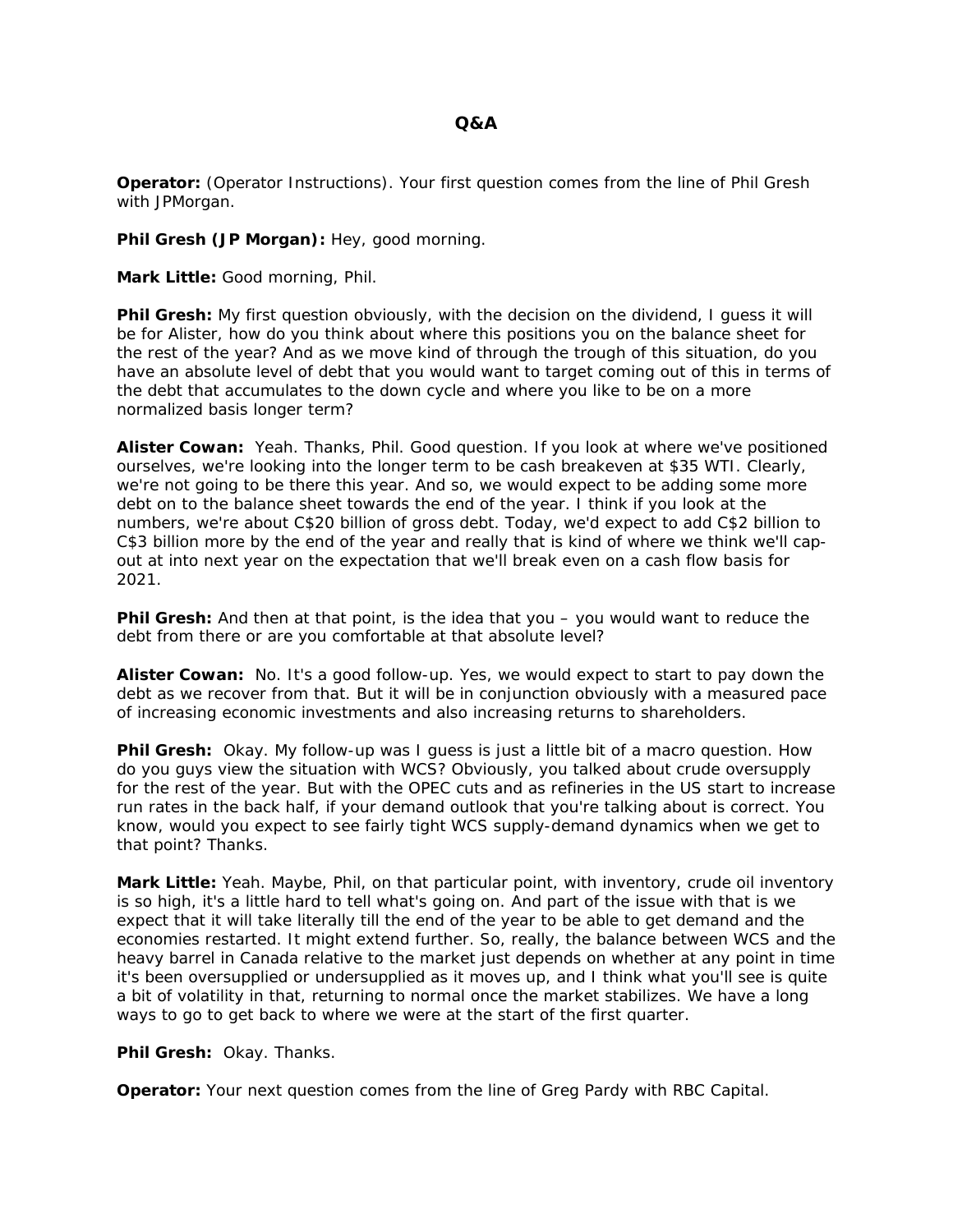**Greg Pardy (RBC Capital):** Thanks. Thanks, good morning. I wanted to check some back-of-the-envelope math with you. So, just on thinking about 2021, Mohammad was helpful enough to suggest that I think in that \$35 WTI breakeven, I think there's a \$12 New York Harbor embedded in that. But would that kind of map to, call it, somewhere between C\$2 billion and C\$2.5 billion into downstream all in?

 **Alister Cowan:** Yeah, Greg. I think that's close to where we would be. I'll have to go back to the spreadsheets, but – which I don't have in front of me, but we're probably close to that.

**Greg Pardy:** Okay. All right. And the second question is I'm sure as you've gone back and re-examined supply chains and everything else, can you comment maybe on how much downside there might be in terms of go-forward sustaining capital? Is there a deflationary opportunity there or do you think it will be relatively stable from what it's been?

 reflecting the immediate effect of our actions, but there's absolutely no question, we those initiatives. Supply chain is one of those areas that we will continue to focus on. **Mark Little:** I think there's opportunities there, Greg. I think part of this for us is one of the things we're trying to do is we've taken a focus on taking \$1 billion out of our cost structure versus what we spent last year or approximately 10% of our total costs and we continue to look at structural changes to the business going forward. So, we've talked about some of the items like the autonomous haul trucks, the interconnecting pipeline and also putting in our enterprise-wide processes. So, what you're seeing in our guidance is continue to drive down the overall cost structure of the business and continue to progress We've made some great progress in the near term, although many of the suppliers in the supply chain have been deeply challenged for quite some period of time. So, it's hard to know just where that ends up.

**Greg Pardy:** Okay. Great. And last quick one for me is just on the dividend. We've had some questions coming in. Should we be thinking about this as permanent or temporary? You mentioned willingness to return capital to shareholders with time. If the world begins to normalize in 2021, 2022, is it realistic to believe then that the dividend is going to grow from where it is now?

**Mark Little:** Well, where we're at, Greg, on this is we are committed to shareholder returns and dividend and stock buybacks are an important part of that commitment obviously, and we've used both significantly. So, as we reduced our operating costs and capital expenditures to maintain the balance sheet and such, we also decided that the dividend was an important point through this period of time. So, we are committed to increasing our shareholder returns as we go forward and that would both be in the dividend and continuing to grow that as we have in the past, as well as leveraging share buybacks to return capital to shareholders.

**Greg Pardy:** Okay. Terrific. Thanks very much.

**Operator:** Your next question comes from the line of Asit Sen with Bank of America.

 **Asit Sen (Bank of America)**: Thanks. Good morning. I have a quick one for Mark and then one for Alister. Mark, you mentioned benefits from a midstream logistics. I think you've quantified a C\$200 million number benefit in Q1. Did I hear that, right? And could you provide a little more color on that? I know Suncor has substantial storage and real footprint, any thoughts on future benefits?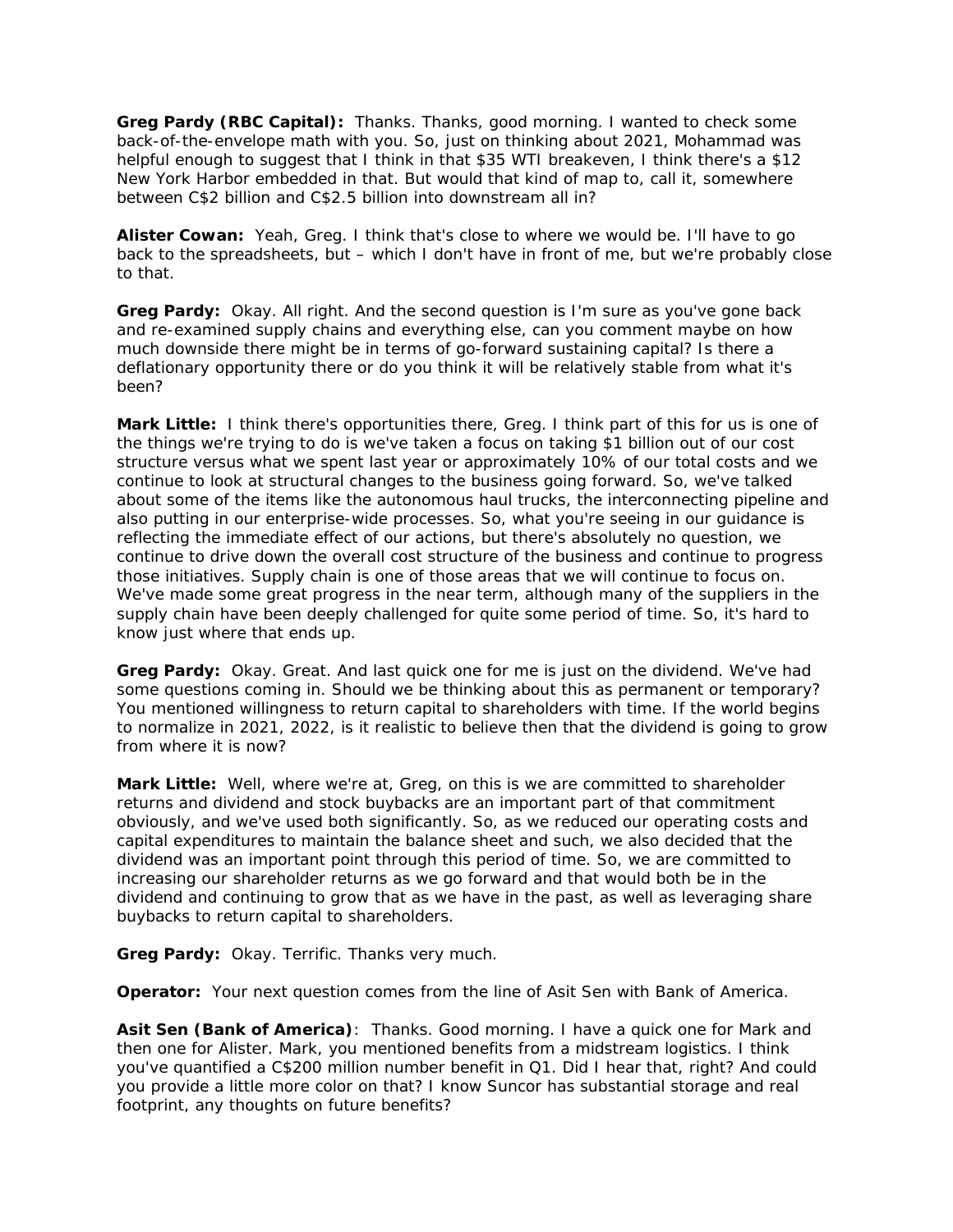**Alister Cowan:** Yeah, I'll take that, Asit. Yeah, well, I can confirm it was \$230 million after-tax benefit from our marketing and logistics business. And frankly that's what you'd expect to see in a volatile pricing market where there are stresses on the physical movement of oil. That is what we expect from our team and the marketing group and the logistics, the pipeline access and the storage access that we have across North America. So, my expectation is during this period of volatile times you're going to see that continue, it's the added value that we give through our integrated model.

**Mark Little:** And Alister, maybe I just add to that is like I've been very impressed with how that team has performed and the capability that they've had to not only understand the market, but to protect us against some of the risks that have shown up in the market that I think have been very challenging for others as well as capture opportunities. I think you will see the significance of that as we go through this event in the – certainly in Q2 and the quarters ahead.

**Asit Sen:** Great. And just on the dividend level – and the new dividend level, I would say, what was some of the broad macro assumptions that you're making over the medium term and particularly when you're looking at the framework and you gave a nice breakeven framework, is that the new framework or is it something to do with the percent of normalized cash flow? How you're thinking about the level? I know you talked about additional return to shareholder, but what's the normalized dividend output level?

**Mark Little:** Well, if you go back to the way we've talked about this in our capital allocation framework now for many, many years, we essentially picked \$45 WTI because if you go back over the last decade or two, you start to – we viewed that there was essentially a floor there that naturally mitigated the decline in prices beyond that for any significant period of time. So, as a result of that, we structured our dividends and our capital allocation and the cash generation to breakeven at WTI \$45. Clearly, we did not foresee this pandemic and the implications of that on the company and I think the view is, okay, well, maybe we didn't foresee it and forecast that into how we originally set it. We've just now reset it to align with this environment, this unforeseen environment. So, I think agility and being proactive is super important to us going forward. But I think maybe even more importantly than that, our commitment to shareholder returns, the strategy of the company and our journey on ESG is unwavering and is not impacted at all by this action that we've had to take.

**Asit Sen:** Appreciate the color, Mark. Thank you.

**Operator:** Your next question comes from the line of Neil Mehta with Goldman Sachs.

**Neil Mehta (Goldman Sachs):** Thanks. Thanks, guys, for the time this morning. Mark, maybe the first question is on the absolute level of the dividend and the magnitude of reduction. Can you take us into the boardroom as you're having these discussions between the March 23 announcement and then ultimately when you elected to reduce the dividend? What were some of the discussion points that you guys were getting your head around in terms of setting the dividend level? Why do you elect to take it down by 55% versus a higher or lower number and what were the pros and cons you were debating? I think helping us understand the thinking will help us evaluate this decision a little bit better.

**Mark Little:** Okay, Neil, thanks. I would say there's a couple of factors that fit into that. First of all, a lot of it was a discussion about at what level we needed to get to, so that we can stabilize the cash position of the company. And as we look out to 2021, as Alister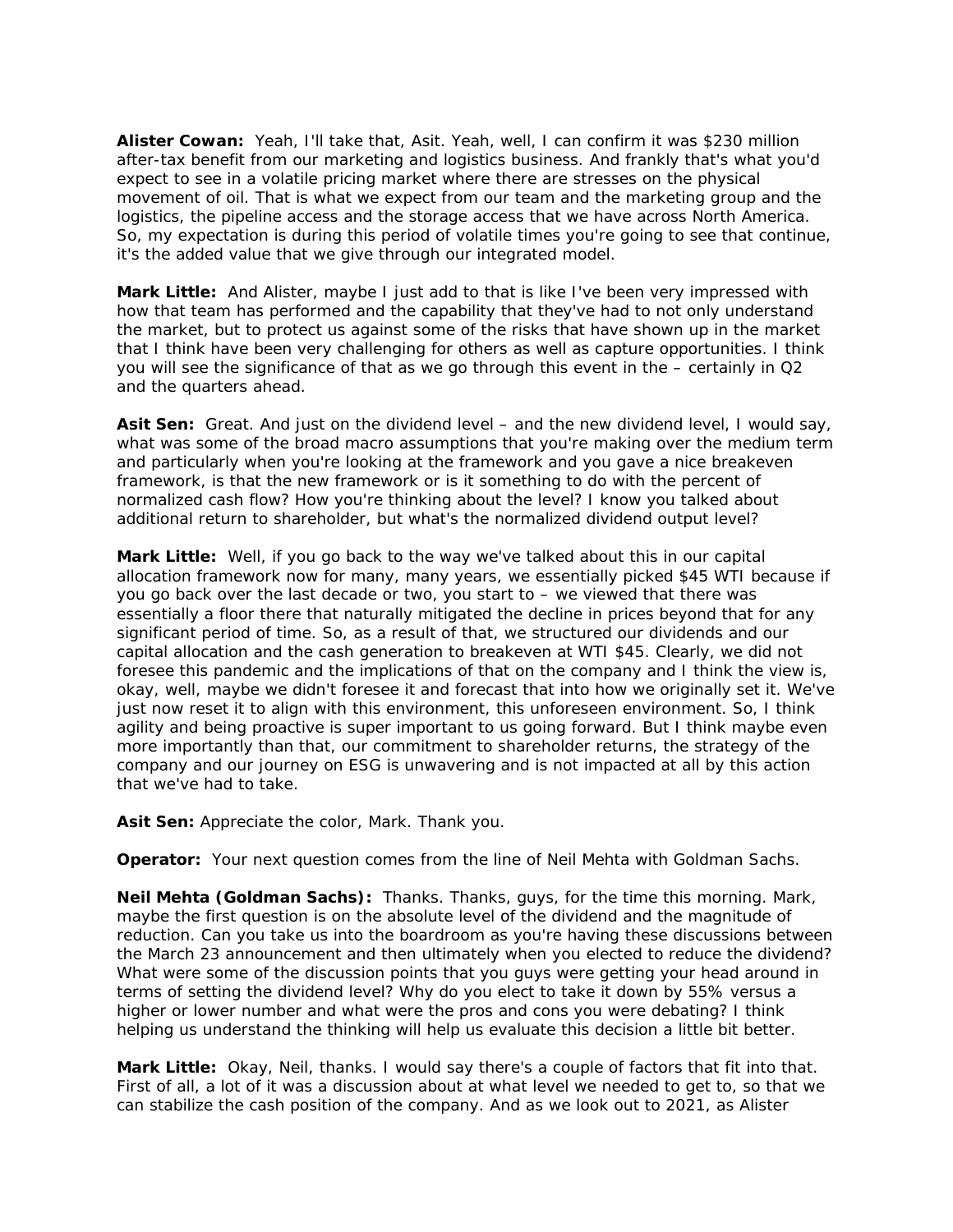mentioned, we believe that we will not continue to draw on debt as we go into 2021 because we believe that there's a reasonable chance that we will see WTI \$35 on average for the year. But as he mentioned, we don't expect that to happen in 2020 and we continue to lean on the balance sheet in the very lows of this environment.

And then, I think maybe the second piece to your question is why now. And one of the things that we got into and I would say this has been debated for some period of time, but there's absolutely no question that the second quarter will be far more challenging than the first quarter both in the upstream and downstream sides of the business. And so, as we see improving market conditions and such, yes, that's happening, but it's from the low of the low, and so we're expecting the second quarter to be far more challenging. And when you get into it, then the question came as, well, what probability is there that we would cut the dividend at the end of the second quarter. And our view was is that the probability of having to cut it at the end of the second quarter was very high. And so, then, the issue was, did we want to spend money by keeping paying the dividend when we thought that it was very high probability we would have to cut it and stop putting that on to the balance sheet.

 incredible circumstance that is having huge global implications, we view this it's very And so, although if you had ask Alister and I literally three months ago whether we would cut the dividend, I think we would have been very confident that the answer to that would have been no. We can't foresee a circumstance where that would occur. But given this important that we be proactive and this is very prudent in managing the financial strength of the company so that we can keep the company strong through this and not continue to take on debt.

 buying your shares? **Neil Mehta:** Yeah, that makes a lot of sense. But the follow-up is on the buyback strategy where as the oil price improves, you've indicated you're going to be more aggressive around share repurchases. How do you ensure that you're not buying back stock procyclically and using repurchases as a flywheel, but then not getting the best entry price on

 anything to that? **Mark Little:** Yeah. In the past, the way we've done it is ratably bought back over a period of time and I think some of this will depend on the fundamentals that are supporting the market, so we will have to make those decisions as we see the market go out. But that's always the challenge when you buy back. I don't know, Alister, did you want to add

 **Alister Cowan:** Yeah. I would just say that at the end of the day, we will considerably strengthen the balance sheet as we move forward. We will execute on a pro rata basis from a dividend – stock buyback, what will also give us the capability when we undoubtedly go through another downturn in a few years to have a very strong balance sheet to take advantage of that situation.

**Neil Mehta:** All right. Thank you so much.

**Operator:** Your next question comes from the line of Manav Gupta with Credit Suisse.

 **Manav Gupta (Credit Suisse):** Thank you, guys. I have a quick question on Fort Hills. The realizations in the netback and the realizations was a little weaker versus our model. I'm trying to understand was it just the timing of the condensate purchases or the lag, which caused this or was there any other factors because of which the operating net back at Fort Hills was a little weaker than expected?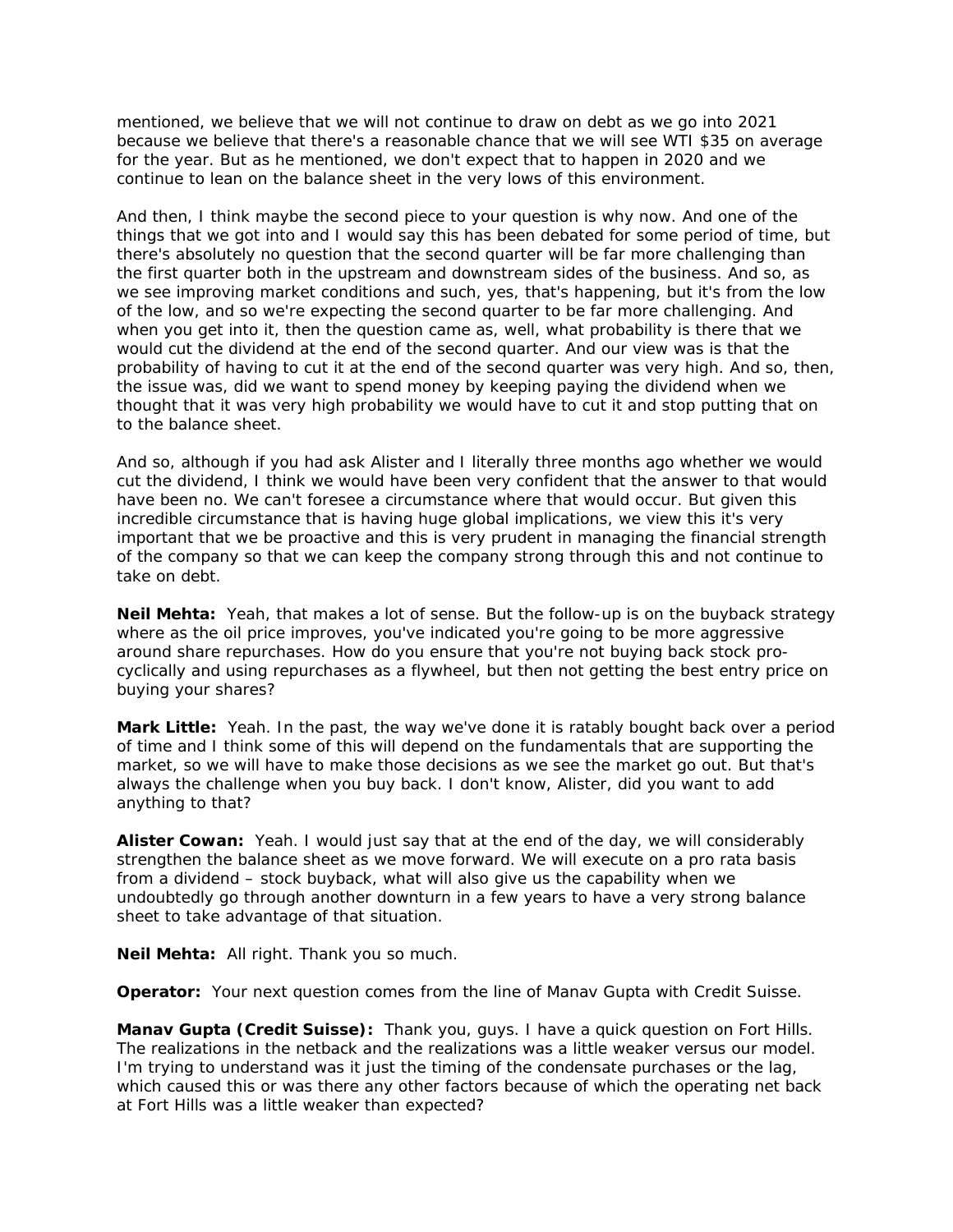**Alister Cowan:** I'll take that one, Mark. Really, it was really a condensate-diluent question here whereby we've obviously committed to that and bought that earlier at higher prices, so that was really the main driver in there, yes.

**Manav Gupta:** And just a quick follow-up on this, like if the operating netback doesn't improve from current levels or remains little lower on this side, is there a point where you look at Fort Hills as an independent project and say maybe 60,000 barrels annual guidance on this one may not hold?

**Mark Little:** I think part of the issue with it is this is a very significant asset and so it has lots of obligations on pipelines and commitments on logistics and stuff associated with it. So, you can't just shut it off because there's a whole bunch of commitments that need to carry on. So, we are looking at the margins associated with it. One of the huge challenges with Fort Hills is that coming into this, it was curtailed and so it could not operate efficiently. We essentially ran it at about 75% utilization because of the constraints from curtailment. And in this environment, you cannot run assets inefficiently, so we found in that particular case it was much easier for us to shut down one train and that's why we keep saying that we're running one train fully utilized very efficiently and then shed the costs with the other train where we can only get essentially half productivity for it. In this environment, you cannot have the inefficiency in the environment. So, going to one train was far more straightforward than whether you would shut down the entire asset.

 Fort Hills because it's a higher product quality and gives higher yields doesn't show up in And the second piece I guess associated with that is as prices have collapsed, a lot of the incremental value you would normally get an uplift on the product that we produce from this environment because all the spreads essentially get collapsed together, and so that's another factor as well. But – so, we looked at all the various scenarios and then optimized for what generates the most cash.

**Manav Gupta:** That makes a lot of sense. Thank you for taking my question.

**Operator:** our next question comes from the line of Dennis Fong from Canaccord Genuity.

 **Dennis Fong (Canaccord Genuity):** Hi. Thanks. Good morning, and thank you for taking my questions. The first one is just wanted to know and I appreciate the incremental color around the logistics and marketing slide, I guess slide 4, in your presentation, and I was hoping to dig into that a little bit more. Just characterizing your plus or minus 50 million barrels of storage capabilities, how could that play into kind of potentially increasing the C\$225 million of after-tax marketing and logistics that you provided in terms of color this quarter and how does that potentially, we'll call it, impact to your upstream and downstream? I guess the margins now that you're disclosing it separately as what I think was probably predominantly blended into your realizations prior to today.

 **Alister Cowan:** Yeah. I'll take that, Dennis. Yeah, that storage and logistics that we disclosed in that new slide in our deck is actually extremely important to generating that additional value that we disclosed, the \$230-odd million. So, it will continue to be key as we go forward. It gave us flexibility on moving both crude and refining products around North America. It will allow us to keep our utilizations at refineries higher than others and it will allow us to continue to keep producing from the upstream assets where others would really be the hardest hit and just have to shut in because there's nowhere for their oil to go. So, it will be extremely important as we go forward. We still allocate as you saw from our numbers, a large part of that \$235 million does get allocated back up into the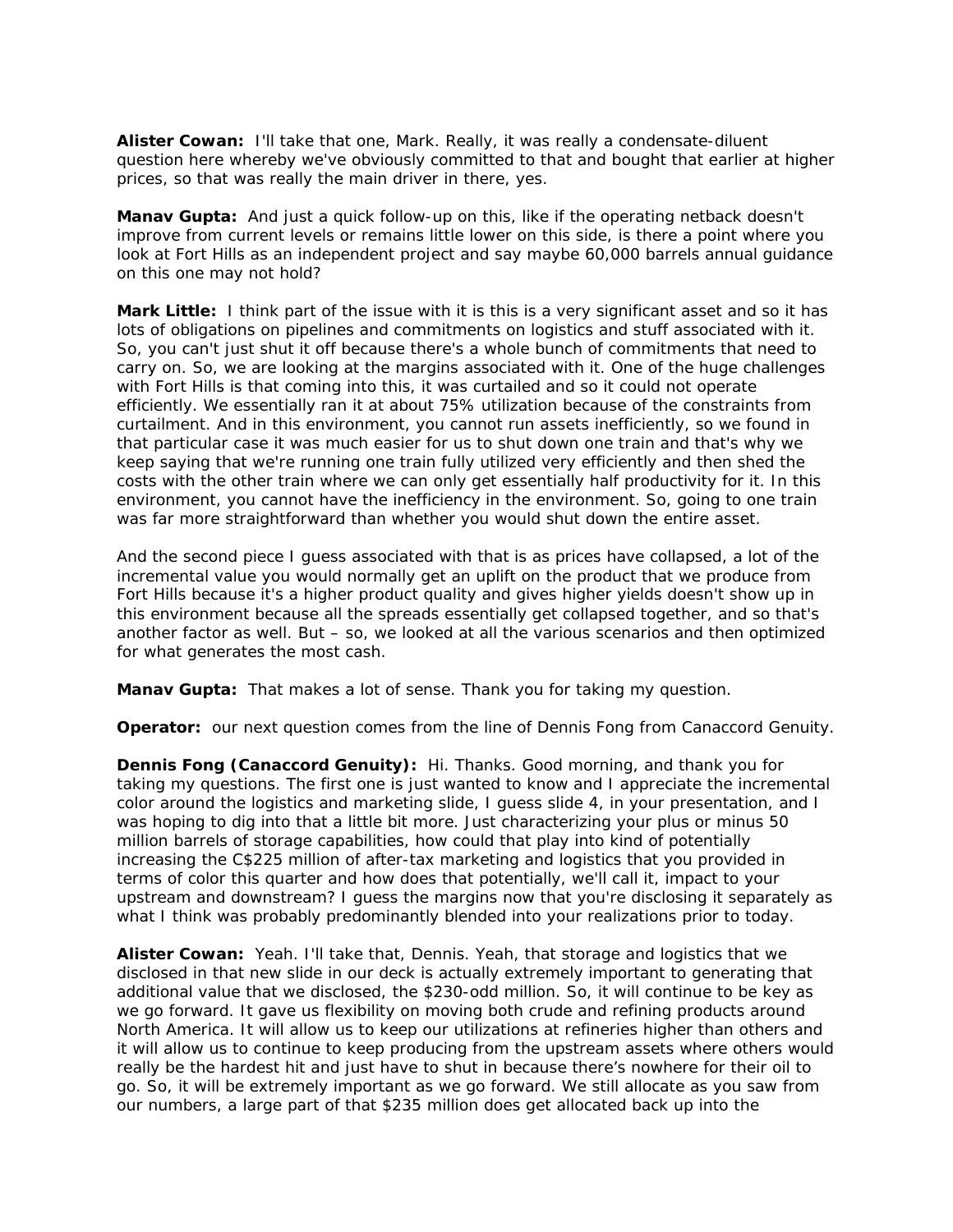upstream and downstream, but we are separately disclosing it just to highlight the total amount of value we're creating from that group and the logistics assets that we have.

**Mark Little:** And maybe just add to that is, it certainly gives us a much deeper understanding of what's going on in all the various regional markets. And in these types of very volatile situations, you see dislocations from one part of the market to another. And so, as a result of that, it provides us with opportunities and it also helps us in being able to protect against situations where there is very rapid crude movements or product movements and in some cases we can just put the product into storage versus wholesaling it out at massive discounts.

 **Dennis Fong:** Great. That's actually a really good segue to my follow-up here. So, level of, I guess, physical integration as being kind of the maximum that you guys are able obviously, you've made changes to your operated production on the upstream side of things to limit your exposure there. How should we be thinking about the use of equity barrels versus purchasing barrels in the market in terms of your view of, I guess, your current refining capacity even at the reduced throughput and should we think of the Q2 to put through your own refineries? Thanks.

**Mark Little:** Yeah, it's interesting in that because we have increased the amount of equity barrels that we've put in. And as Alister talked about, he said we put 43% of our equity barrels in Q1 of 2020 and that was 35% in 2018. This is an area that we continue to work on. We're expecting in the second quarter that number is more like 50% of our total barrels going through our physical assets. That also means that the other 50% we're buying in the marketplace. And in some cases, it's driven by pricing and in some cases it's driven to get the molecules we need to make the various products associated with it. So, we – this gets optimized literally every single day. We're looking for opportunities between storage, production, movement of logistics and our refineries and the product mix to be able to constantly optimize that to maximize cash flow.

**Dennis Fong:** Great. Thanks. I appreciate the incremental color.

**Mark Little:** Thank you.

**Operator:** And your next question comes from the line of Prashant Rao with Citigroup.

**Prashant Rao (Citigroup):** Good morning. Thanks for taking my question. I had a broader picture question on the pace of recovery and the even very good color about how you see the cadence of demand recovery in 2020 and then sort of a longer term goal post there about 2022 potentially being the first year of a return to something that approximates normal, assuming a lot of things go right along the way. My question is really on the interim view. Especially given that this recovery will be led by the downstream and upstream, we'll have to pace it, how do you think about 2021 in terms of the cadence of demand here and how that plays out from the downstream?

And some of the factors I'm thinking about here too are some of the deferrals we've seen globally on maintenance that may show in 2020 that may show up on downstream assets in 2021, perhaps a little bit of lingering product demand suppression in jet fuel. There's a lot of moving pieces there, but kind of the bridge between the 2020 shorter term recovery and then the 2022 is more of a mid-cycle year. How should we think about the broad strokes and how are you planning for that?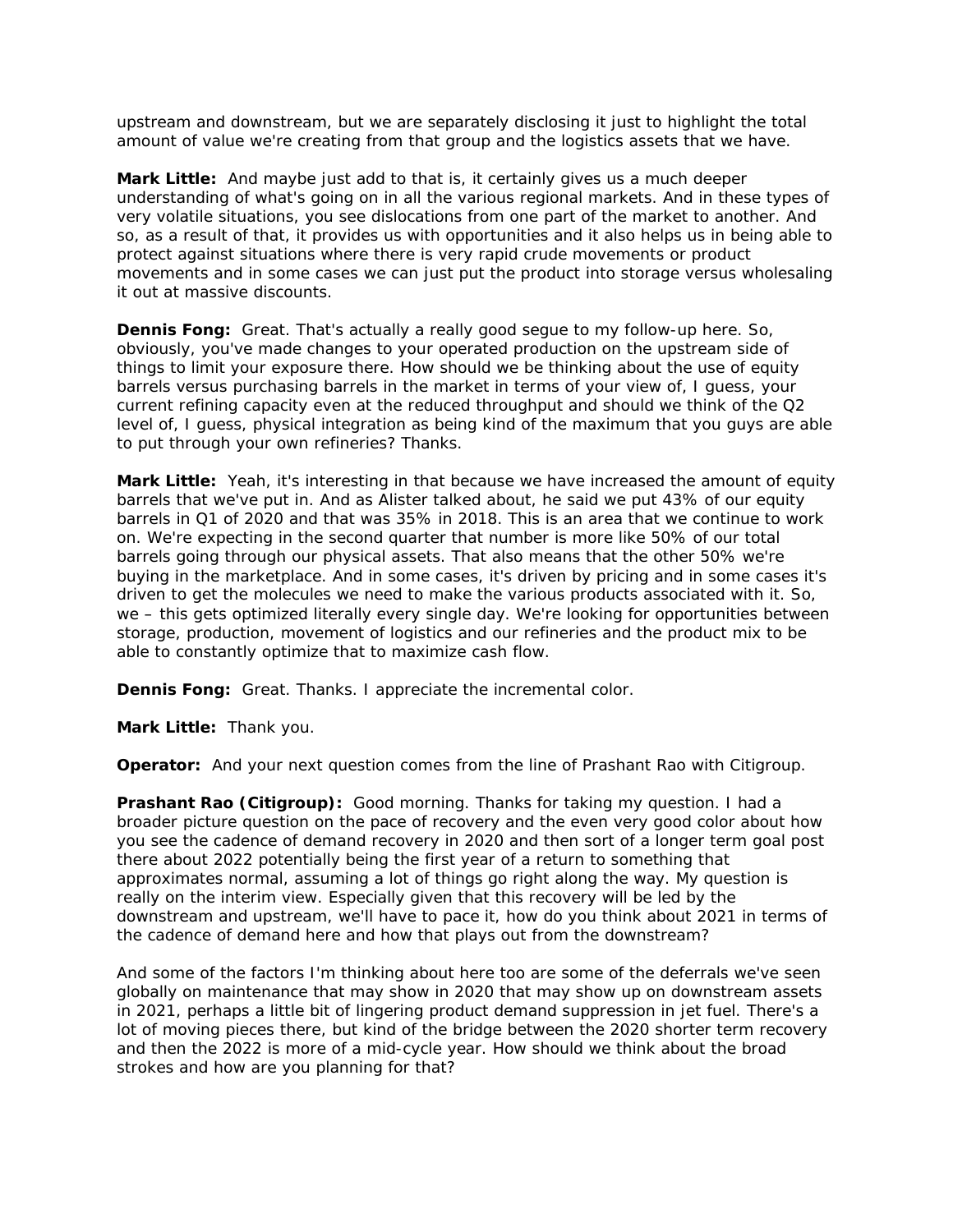challenge and I think I commented in my text and there is, oh, we know how this will play **Mark Little:** Yeah. Well, that's an interesting question, Prashant. That's actually the out. It's the pace that's uncertain. And so, the question you get into is, okay, so when does a vaccine show up as an example. And then how fast does that get penetration so that people go back to their normal lives. I think if you look at the airline industry, that's been an industry that's been hit very, very hard and you just wonder about how long will it take before people feel comfortable going back to flying and doing the things that they've done in the past.

 because it's impossible. No one actually knows the answer to how this will play out. And Now, when you start taking the cruise ships out and the airline industry and such, that might actually provide some strength on the gasoline side, but it'll certainly prolong some weakness in jet. So, what we're expecting to see is probably we might even see a little bit stronger gasoline than we've seen in the past if people want to get out and travel associated with it. But for all of the reasons you've mentioned, the uncertainty is very high and we think it's – in some cases, I think you'll see that there's going to be some false starts in various economies and such. So, I think it's going to be variable and we're going to be managing our inventories and integration as we do every single day to maximize value and cash flow. And agility will be a key attribute of staying strong through this period so, staying agile as an organization and responding as we see these trends.

One of the huge advantages we've had that we've talked about is the fact that we are participating and our players in a number of these markets across North America and in the international markets. And so, we see this in real time and we have the ability to adjust as we go forward. So, we do think that our view, if you look at the forward market right now shows mid-\$30s for WTI US dollars a barrel next year. And will it be that? No one really knows. That's what the market's betting at this stage of the game and we'll stay agile and see how it plays out.

**Prashant Rao:** Thanks, Mark. I appreciate that and I know it's sort of a tougher question to answer. So, I appreciate the color there. My follow-up just sort of related to that. If we do see these fits and starts and maybe some parts of the barrel that take longer to recover on the product side, which would then have an implication for overall oil demand, sort of making that last bit into normal demand levels from historical perspective. How does that make you think about the progress you've made and the plans that you had before all this on the renewable side? Does it maybe hasten the pace a little bit? And also, what is that – did you think that you could see maybe a narrowing in the cost of capital difference between sort of the traditional oil and gas and some of these renewable products, specifically because we've just gone through so much volatility in the market? Coming out on the other side of this, might there be even more financing appetite to go that route, might be hastened the pace of that or is that maybe not so much a concern?

 **Mark Little:** Well, I think what you would – I would say in the energy markets is all energy markets have taken a hit and in fact we announced two investments, which was the Forty Mile Wind farm and the cogen at base plant. Both of which we've had to stop working on in this environment for cash reasons. And so, those have been slowed down and I think what you will find across all energy investment is that all of it's going to get slowed down, oil, renewables, electrical projects and such associated with it. So, in our particular case and I go back to what I said before is, despite the fact that we did cut the dividend, our commitment to returning shareholder value has not changed, the strategy of the corporation hasn't changed and our commitment to ESG hasn't changed, although the pace at which we can do some of those things has needed to be adjusted to keep the